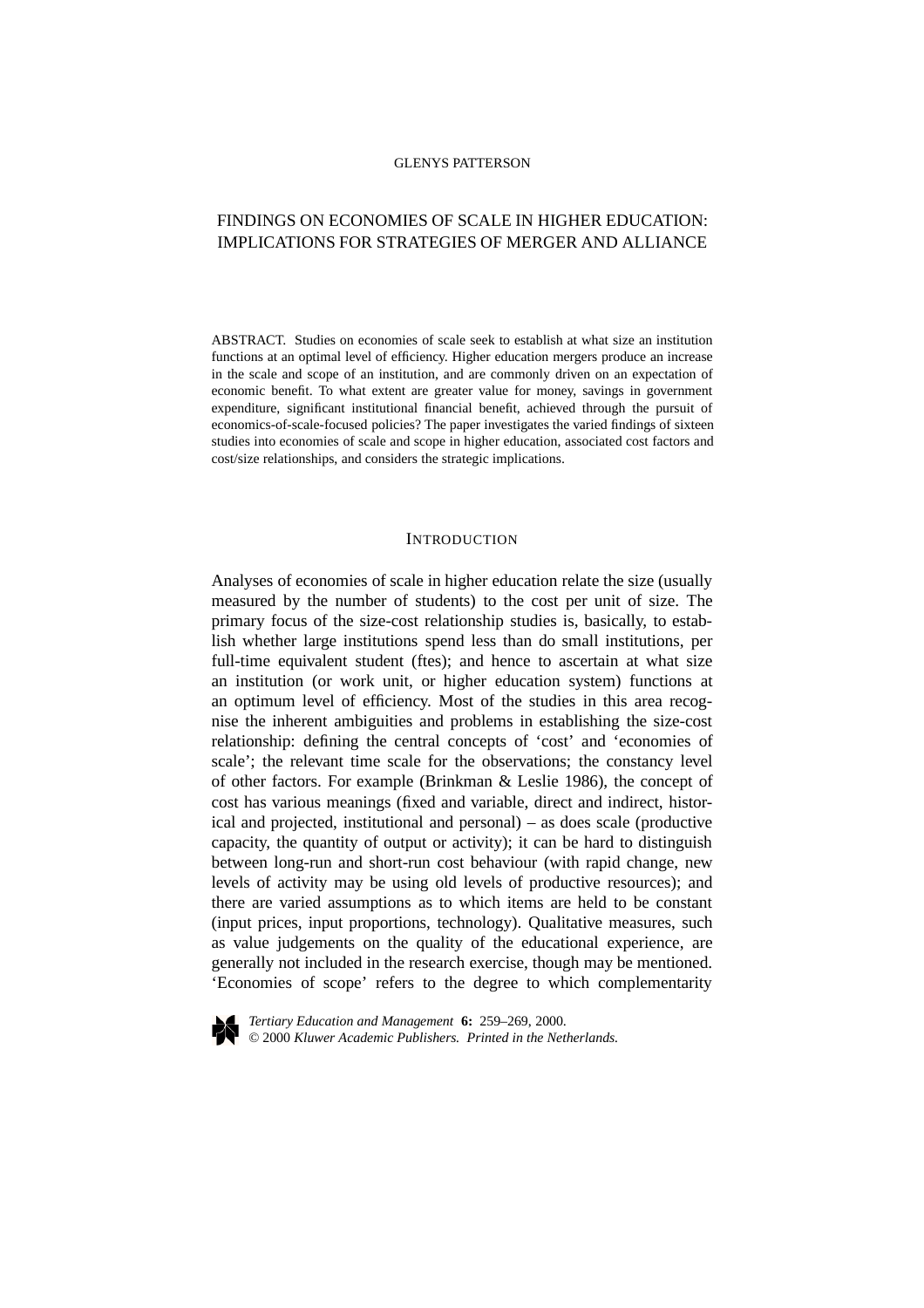among outputs results in lower per unit costs, when two or more outputs are produced simultaneously; i.e., economies of scope arise when it is cheaper to produce product *X* in conjunction with product *Y*, rather than each of these outputs separately (Cohn et al. 1989).

Higher education mergers produce an increase in both the scale and (usually) the scope of the institution. Mergers and other forms of alliance are often proposed and instigated in the belief that small institutions have high unit costs (are comparatively inefficient); that large universities have lower unit costs (operate much more efficiently); and that institutions should have a broad rather than a limited range of course offerings. At a national level, for example, the late 1980s Australian Government undoubtedly expected, and indeed stated, that in replacing the binary higher education system with a consolidated, unified system, economies of scale and scope would effect a reduction in unit costs. At an institutional level, proposals and decisions on merger and alliance are certainly also made in the expectation of economic benefit, sometimes for reasons of sheer survival. What evidence is there to support these beliefs? Is there scope for greater value for money, or for savings in government expenditure, through economies-of-scale-focused policies? Of what financial significance is an institution's pursuit of an economies of scale growth strategy direction? This paper investigates the findings of a number of studies into economies of scale and scope in higher education, associated cost factors and cost/size relationships, and considers the implications for strategies of merger and other forms of institutional alliance.

### STUDIES ON SIZE AND SCOPE COST RELATIONSHIPS

Brinkman and Leslie (1986) carried out a comprehensive review of studies on the size-cost relationship in US higher education. Their research results indicated: that on average, both two-year and four-year institutions experience positive returns to size; the most significant economies are most likely to occur at the lower end of the enrolment range (defined as up to 1000 fte students in two-year colleges, 1500–2000 fte students in fouryear institutions); the actual range over which such economies are likely to occur differs according to the type of institution; the administrative costs area showed the greatest reduction, and instructional costs the least reduction, in unit costs; the evidence on whether large institutions typically experience diseconomies of scale was inconclusive; the extent of sizerelated economies or diseconomies depends on the scope of institutions' programmes, the salaries they pay, and how they use their resources. In general, it was found that both size and profile are relevant; that the number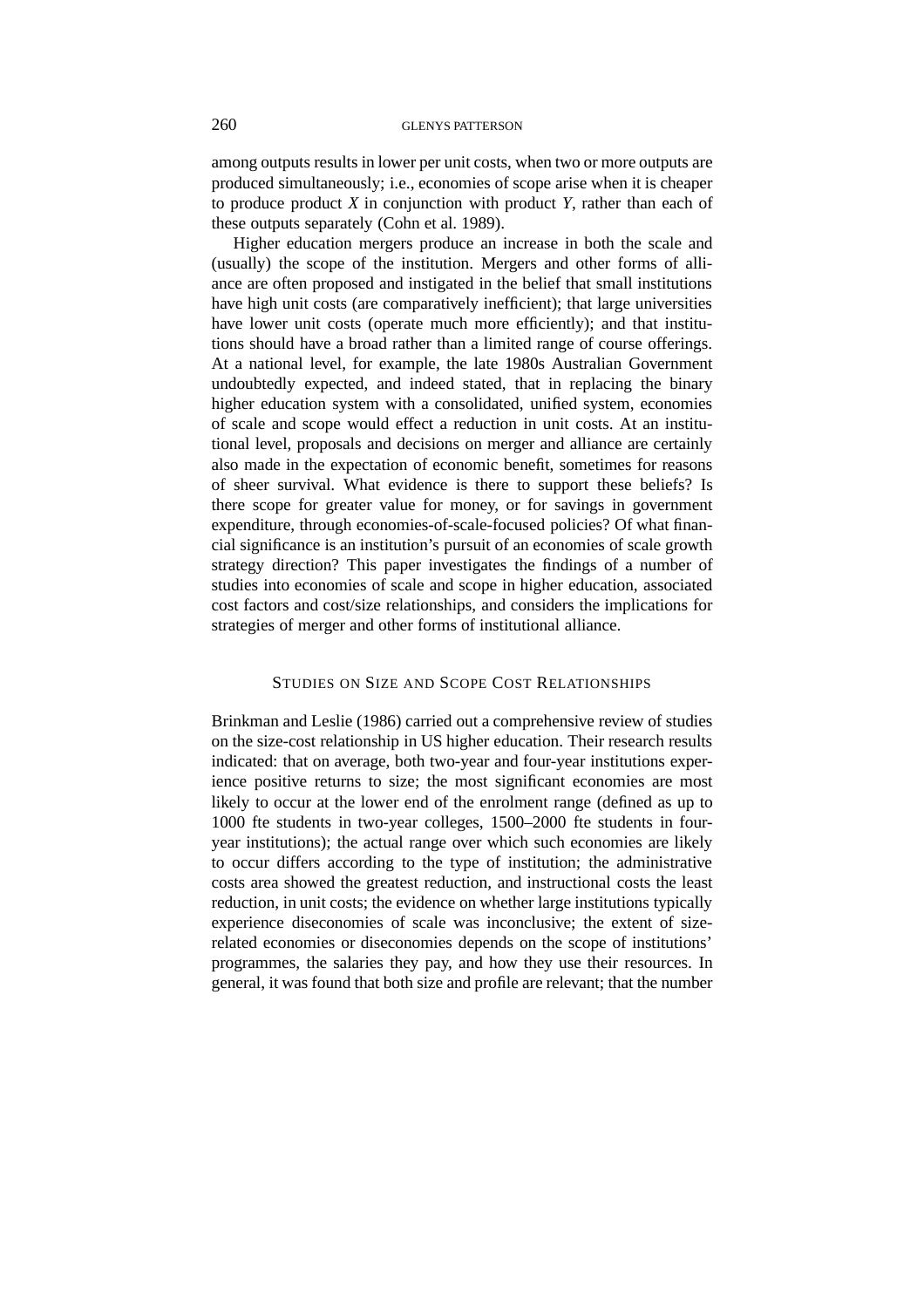of students enrolled is only one factor influencing unit costs, its influence often obscured by other factors, especially in medium and large-sized institutions; that institutions with narrowly focused curricula will usually cope more easily with small size than will those with greater curriculum breadth – i.e., small institutions may survive because they are specialised.

Is there scope for savings in government expenditure through economies of scale in higher education? An Australian review of efficiency and effectiveness in higher education presented data indicating that, as a higher education institution grows, the average *per capita* cost declines, falling steeply up to about 2000 full-time equivalent students, continuing at a decelerating rate up to a critical size somewhere in excess of 10,000. The review gives a clear example of the impact of enrolment growth and amalgamation on average size and cost in Australia's [former] advanced education sector. Between 1975 and 1986 the average size of the Colleges of Advanced Education more than doubled, from 1234 to 3286 ftes, as the number of institutions reduced from 81 to 45; while operating grants per ftes fell 12%, from \$A6795 to \$A5981. The report concluded that the size of the institution is the major determinant of the level of average cost; and that both the number and size of institutions are therefore critical in determining the higher education system's average cost per student. It went on to observe that

Since the marginal cost of additional students (as well as the average cost) is lower in the larger institutions, it would be cheaper to increase their size further and reduce the size of the smaller institutions, ultimately eliminating them altogether. Economies of scale would dictate a policy direction of maintaining a few very large institutions to minimise government expenditure. Conversely, a policy of redistributing numbers among existing institutions to provide for equal sizes would maximise costs. (Commonwealth Tertiary Education Commission 1986, pp. 57–61)

However, the private and social costs of an extreme economies of scale approach were acknowledged.

In addressing these economies and diseconomies of scale issues, Schumacher (1983, pp. 70–71) argued that the educational objectives of higher education could not be successfully met in very large-scale institutions. He concluded that, optimally, a university is both most economic and successful at medium size – containing between about 1500 and 4000 students. He also observed that because at this medium size, "there would have to be more of them [than if large size] they could be evenly dispersed geographically, thus providing a necessary cultural and intellectual resource throughout the country" – a qualitative system advantage. However, it remains very difficult to quantify the qualitative aspects of scale in cost/benefit terms.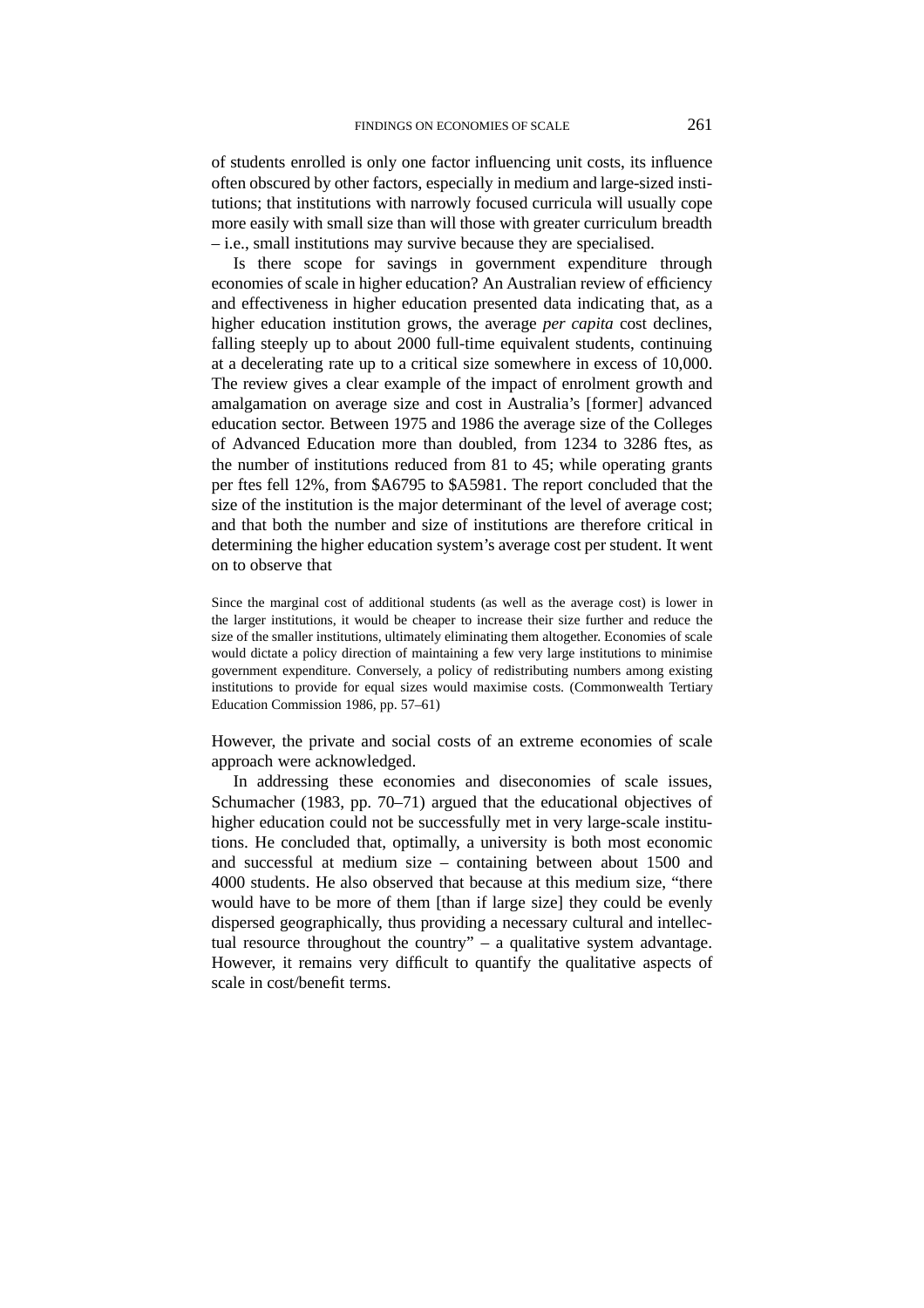The main implication of Sear's (1983) findings on the application of economies of scale to costs in higher education is that economies of scale in universities are indeed never exhausted, that average costs fall indefinitely as student numbers rise – and hence there is no *economic* case for establishing new universities. Sear does go on to concede that this line should not be pushed too far. Blaug's (1983) allied conclusion on the issue is that unless critics can actually quantify the educational advantages of being small, the economic case for larger higher education institutions 'will sweep all before it'. Among the critics, Watson (1988) maintains that the economic benefit claims for larger institutions are largely unsupported by research evidence. Drawing on experience in the Canadian higher education system, he offers examples of diseconomies of scale, such as restrictive decision-making processes and obstructive system controls in large institutions. However Watson gives very limited quantified support for his position, mentioning only studies on secondary schools. He favours a 'fitness of purpose' system diversity, with a range of institution size.

A number of studies have given close attention to analysis of the cost functions in higher education, and the implications for scale relationships.

The Throsby (1986) and Heaton and Throsby (1997) studies on Australian universities use estimates from cost data from which specifically identifiable research expenditure has been removed, but including resources used jointly for teaching and research – i.e., full costs, not tuition-only costs, aligning with the per student funding allocation. Throsby's (1986) scale relationship findings indicate that average costs fall quite steeply at first, reach a minimum level at around 13,000 fte students, and increase slowly thereafter. He concludes from this that, if unit cost is the criterion, then expansion of demand is best accommodated at the smaller and middle-range universities. Throsby's estimates of the cost differences for three broad subject areas (arts-type, science-type, medtype) found med-type courses to be about twice as expensive as arts-type courses. Hence the most pronounced effect on unit costs is the combination of small size and high proportion of science-based departments. Lowest costs are for medium-sized universities with a strong arts/social science emphasis. Large universities with a high concentration of sciencebased subject areas (e.g. Melbourne, Queensland) keep average unit costs down through economies of scale, but have relatively high marginal costs because of no scope for further scale economies.

Lloyd, Morgan and Williams (1993) also found wide cost variation across subject areas, as well as between different levels of degrees, and between research-based and coursework-based study. Undergraduate tuition is shown as half as expensive, postgraduate research tuition about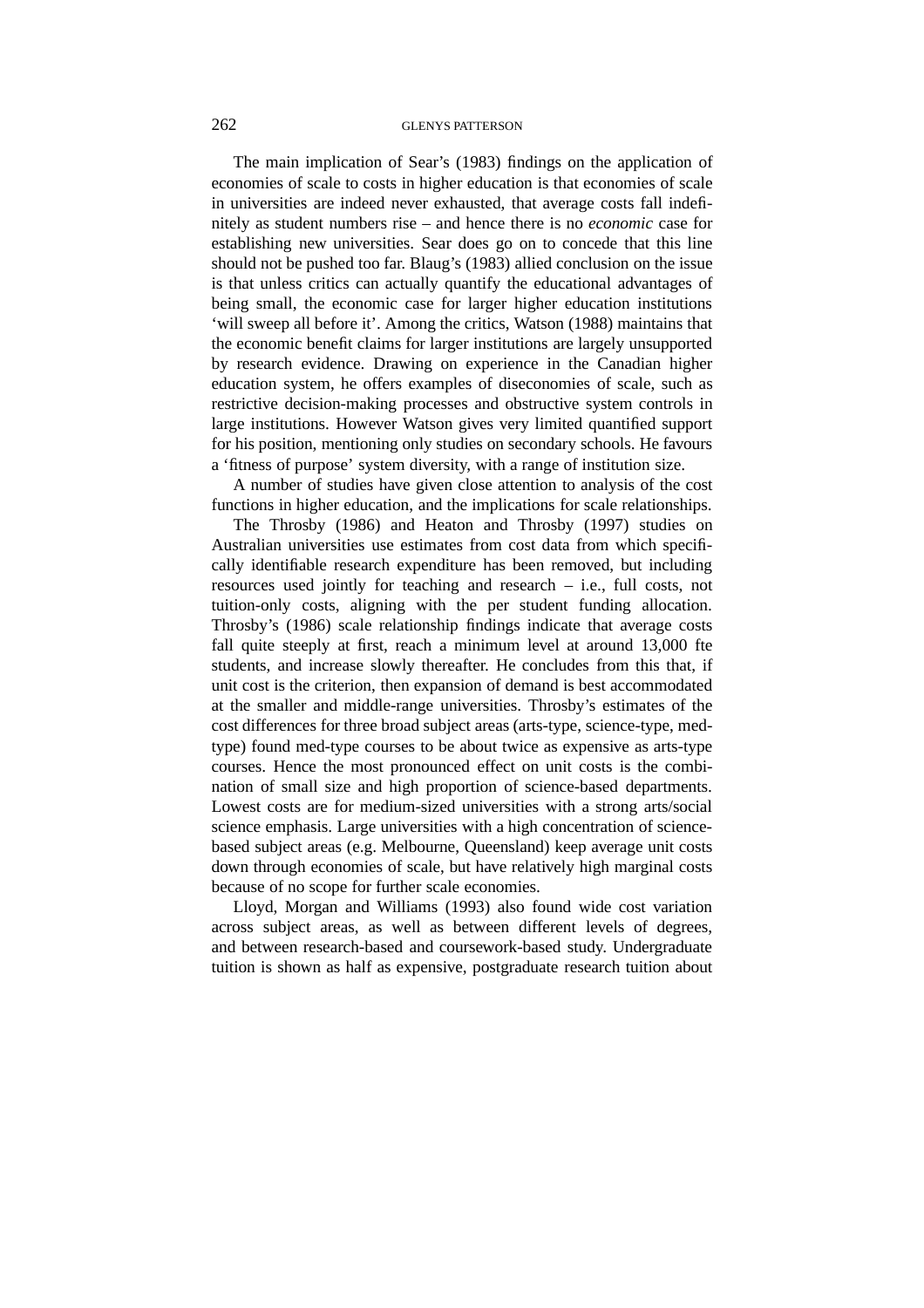five times as expensive, as postgraduate coursework tuition. Heaton and Throsby (1997) comment on the difficulty of separating expenditure on postgraduate research from expenditure on staff research, and the substantial contribution to research made by postgraduate students, especially in the physical sciences. Citing Heaton (1996) they also note that the leastcost scale of Australian university in 1994 was about 10,000 fte students. Both this and the Throsby (1986) study found evidence of diseconomies of scale for large institutions. In terms of economies in tuition costs, Heaton and Throsby (1997) conclude overall that the current Australian university size of about 11,500 fte students is 'about right'; that any expansion of higher education should be within the smaller institutions, or by creation of new institutions, rather than any further expansion of the existing large universities. They estimate that the cost saved through a decrease of one ftes in a university of 25,000, would be about twice that saved through a similar reduction in a university of 10,000 (p. 19). But they do point out that resource costs represent only part of the total social opportunity costs of higher education, and that policy needs to be based on analysis of all costs and benefits.

An investigation into the inter-university differences in cost per student in the UK (Johnes 1990; Johnes & Taylor 1990) used a unit cost definition of the ratio of total expenditure on academic departments in the university to the number of fte students in the university. A particularly interesting result is that there was no measurable relationship found between the size of a university and its unit costs – suggesting the absence of scale economies or diseconomies (at least in the [then] size range of UK universities). The subject mix factor explained about 70% of the inter-university variation, with a further 10% explained by the student/staff ratio, the latter having a significant negative effect on cost per student. The student mix (percent of undergraduate students) is significant only when all 45 universities are included in the analysis. Without three of these universities (City, UMIST and Ulster), the effect of the student mix variable is uncertain. Other variables – the staff mix (age and seniority), the degree mix (honours/ordinary, taught/research), research activity, and (as noted) university size, were found to be unrelated. Using the study's 1987/88 cost data on subject areas, costs per student varied from £1555 in law, to £8980 in veterinary science. The subject mix factor has considerable import for decisions on merger and alliance partnering.

The mix of part- to full-time students is another cost factor to consider, a mix which can vary considerably between institutions. Doyle's (1993) review of two studies which applied an Activity Based Costing methodology, and involved three Australian universities, found that the total cost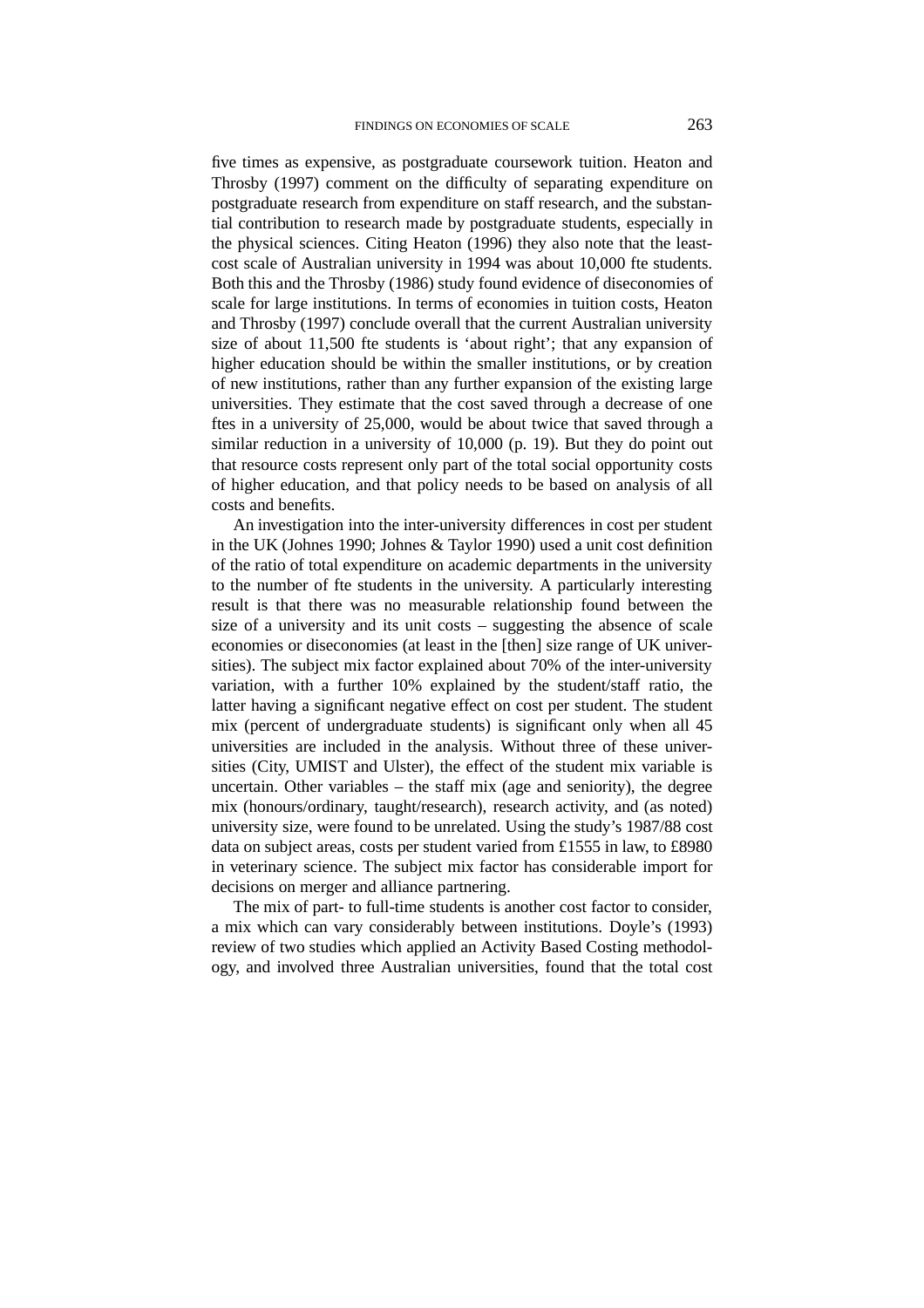of part-time students was significantly higher than full-time students in terms of cost per fte student unit. This applied for each of three different course types: undergraduate, postgraduate coursework, and postgraduate research. The studies demonstrated that while most academic teaching activity is a variable cost related to ftes load, almost all university administrative and support costs, and university overheads, are driven not by ftes load, but by student numbers. Again, this has import for merger decisions, where the part-/full-time mix may be different in the merged institution.

As noted, the UK cost studies (Johnes 1990; Johnes & Taylor 1990) did find the student/staff ratio to be a significant cost per student variable. But class size is a factor commonly overlooked in statistics of the various higher education cost analysis studies, although it is sometimes mentioned in passing. Recognising this gap, the Nelson and Hevert (1992) time-scale investigation in a US university focused on the impact of class size on economies of scale. They suggest that the failure to include this as an explanatory variable could be responsible for the lack of consensus in estimates of marginal costs and scale economies. Nelson and Hevert found that the failure to incorporate average class size gives an upward bias to estimates of economies of scale. Their results indicate that it is possible for institutions to achieve significant scale economies where output is expanded by increasing class size; and constant returns to scale where output is expanded holding class size constant. A 50% increase in class size would reduce marginal cost by an average of 23% for lower level undergraduates, 15% for upper level undergraduates, and 6% for graduate students. However the authors do note that their findings ignore the effects of class size on the *quality* of education.

Abbott (1996) tested the question of whether mergers achieve economies of scale and scope. The study focused on 'before and after amalgamation' average costs per student and student/staff ratios, in a group of Australian colleges of advanced education. Findings are compared with some colleges that were not involved in the amalgamations. The results indicated that little financial gain was made from administrative economies, and only then after several years had elapsed. It was not certain that these savings could in fact be attributed to the merger process. The cost savings that did occur arose mainly because of the increase in the ratio of student to academic staff members. The author concluded that the mergers' greatest contribution was the creation of institutions that were adaptable enough to transfer resources out of contracting areas (for example, teacher education) and into expanding areas (such as business studies, computing, applied sciences). This enabled institutions to use their facilities to full capacity, and thereby achieve economies of size.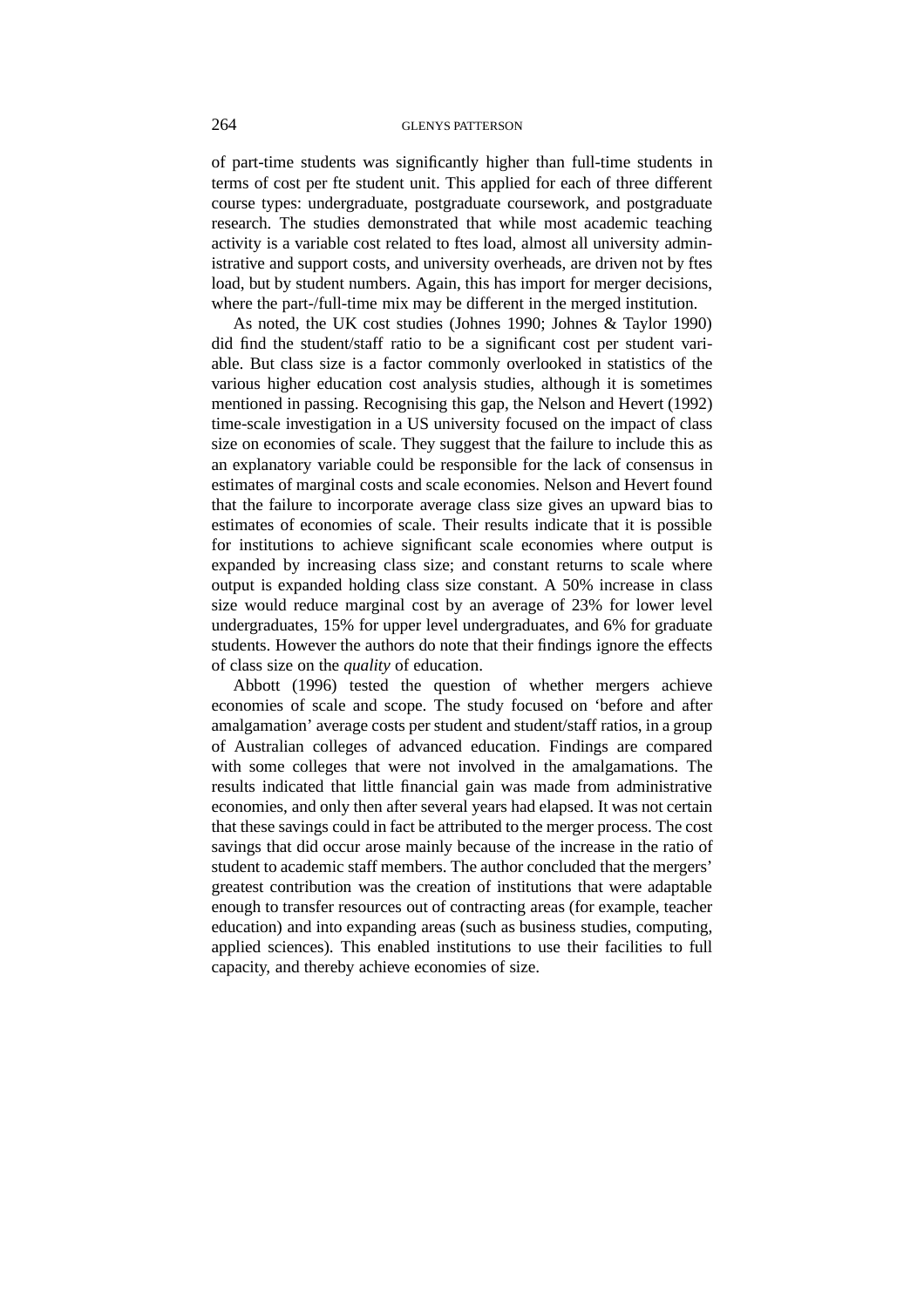Lloyd, Morgan and Williams (1993) also evaluated the cost savings arising from amalgamations of Australian higher education institutions, looking both at economies of scale and economies of scope. Institutions were categorised into seven representative types. *Economies of scale*, though 'modest cost gains', were found to be 'quantitatively much more important' than economies of scope. Estimates of overall scale economies ranged from 3.6% to 15.3%, with greatest economies found for large/extra large universities amalgamated with a small or medium university or with a college. (Amalgamations between large universities were excluded from the estimates.) *Economies of scope* estimates were found only for amalgamations of a college amalgamated with another college or with a small or medium university. The largest economy was 3.1%, for a teachers' college with a technical college, other economies were much lower. For amalgamations involving a large or extra large university diseconomies of scope always occurs. A measure of the *economies of amalgamation* combines the effect of economies of both scale and scope. It measures the proportionate change in total costs when institutions are merged. Confining the analyses to the Australian amalgamation types which did occur (universities with colleges, and colleges with colleges), the estimates of economies of amalgamation ranged from 3.6% to 13.1%. All the amalgamations considered result in cost savings. Greatest economies of amalgamation were found for large/extra large universities amalgamating with colleges (noting that these all involve some diseconomies of scope). The smallest economies of amalgamation were for the smallest institutions.

Lloyd et al. (1993, pp. 1089–1099) conclude that their findings 'cast doubt on the alleged benefits of the many amalgamations which have occurred'. They note too that it has been assumed that the quality of output is constant across institutions and is unrelated to class size and student mix. But if larger classes do lower the education quality, then 'the observed cost savings are overstated'. Also not considered are the additional costs of a geographically dispersed institution. The authors point out that the cost and other gains from amalgamation (such as wider choice of subject) can be achieved in other ways, from other forms of co-operation and alliance.

Research analysis by de Groot et al. (1991) on US research universities found 'considerable' economies of scale for the teaching and research processes, and unlike Abbott (1996), found even larger economies of scale for the supportive services. Their estimates also showed economies of scope for the joint production of undergraduate and postgraduate tuition.

Fielden (1991) has examined the potential savings alongside the extra costs of a merger. Potential economies from mergers usually target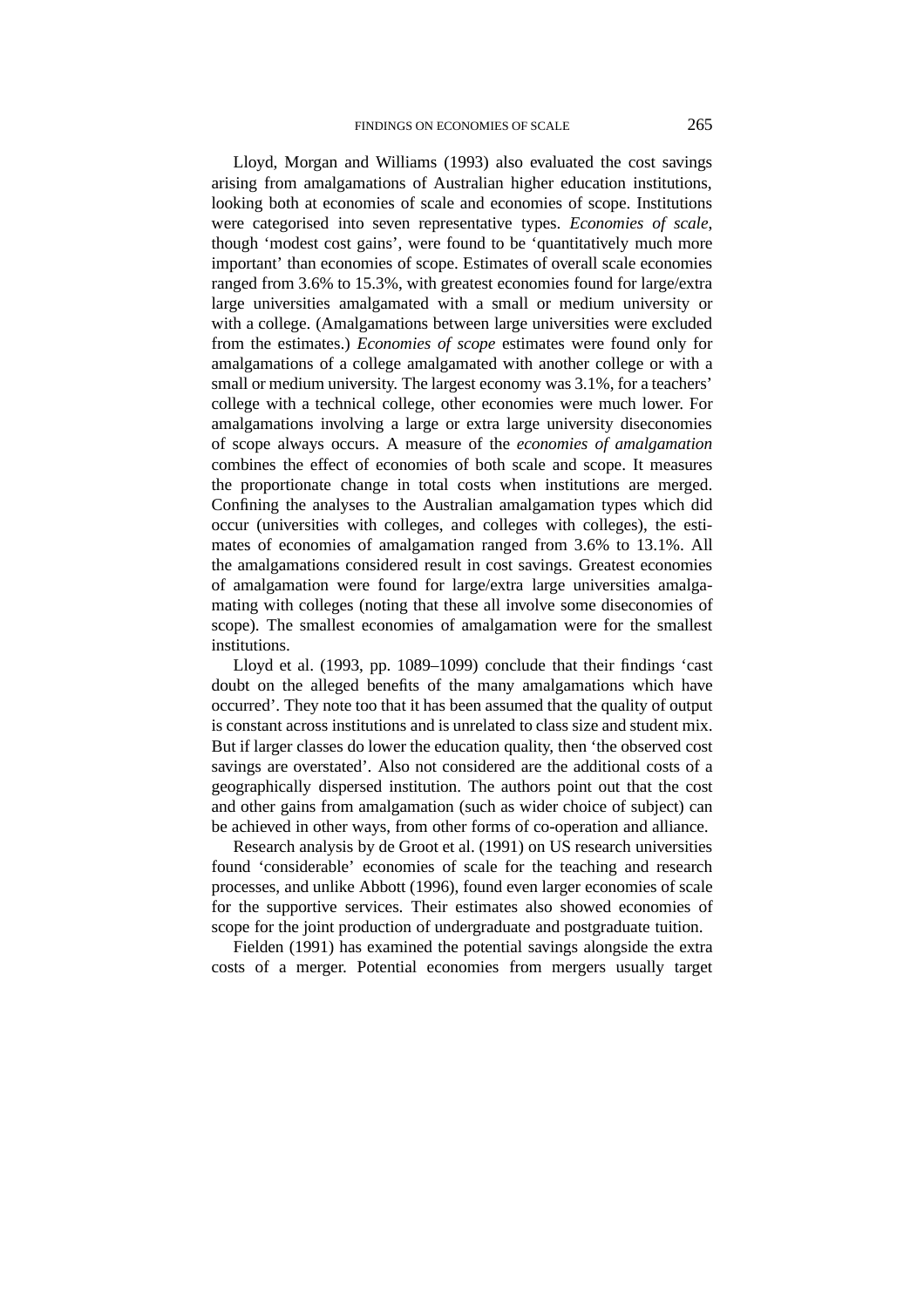the duplication of staff, superfluous building space, duplicated library purchases, and central administrative overlaps such as meetings, ceremonies and publications. The potential costs of mergers were identified as relating to the levelling up of conditions of employment, relocation compensation, redundancy, inter-site transport subsidies (and other splitsite expenses), integration of information technology systems, redesign of procedures and paperwork, legal and professional fees relating to merger, redesign of publicity material, modifications to buildings, removal costs and management time. While the economies would appear to have ongoing impact, several of the diseconomies are one-off factors related to the merger process itself. However, Fielden concluded that the net resource implications suggest that few, if any, recurrent economies result from mergers, and that disentangling merger-induced efficiency gains from the impact of other externally induced financial stringency factors would be virtually impossible. He asserts that the justification for mergers must therefore be strategic and academic, not predicated on the prospect of economies.

Interestingly, the common assumption that a (or 'the') primary motive behind institutional mergers is to achieve cost efficiencies through economies of scale, was not borne out in a study of 30 UK mergers between 1987 and 1994. Rowley (1997) found that the 'key drivers' for the (major partner) extant higher education institution were: academic compatibility/complementarity, strategic direction, the desire to be the main provider in the region, portfolio enhancement, entry to new markets. Economies of scale, and cost efficiencies, were well down in the list of 'secondary drivers'. For the merging partner institution, survival was a key driver, looming financial struggle a secondary driver. Rowley notes that her data supports Fielden's (1991) recommendation, in that the mergers in the study were 'academic and strategic, and not predicated upon the prospect of cost savings'; although this surely has application mainly to her extant institutions, not so much to the minor joining partner.

## REVIEW AND IMPLICATIONS OF THE FINDINGS

The research findings reveal both areas of agreement and of difference, as well as aspects which are inconclusive. Most of the studies in the higher education size/cost relationship area observe a decrease in costs per ftes unit as output increases, at least up to a point; and find the greatest per unit economies are obtained at the lower to medium end of the enrolment range. Costs decrease at a decelerating rate, up to a critical size at which most of the economies have been gained, for the particular institution type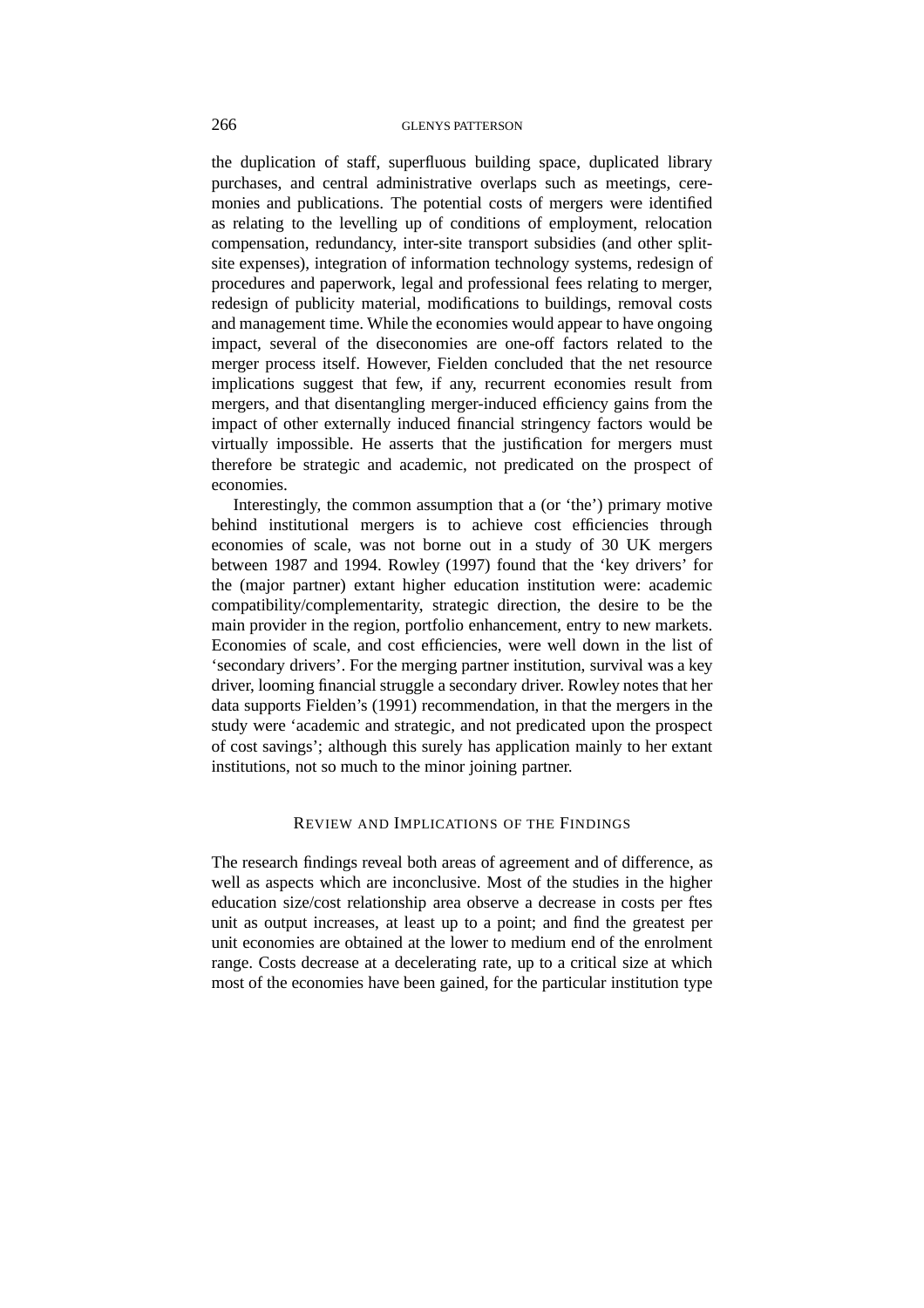and profile, then diseconomies may set in, over the upper size ranges. But other conclusions are of a constant or a 'never exhausted' return to scale, and there was a 'no cost/size relationship' finding. Diseconomies of scale in the upper enrolment ranges are acknowledged by about half of the studies; others (as indicated) found diseconomies never set in, or there is no cost/size relationship; or the estimate on diseconomies is inconclusive. Some studies pinpointed modest economies of scope, one particularly noted diseconomies of scope in large universities, and several gave emphasis to the significance of institution profiles and subject cost variation. One estimate found scope economies between undergraduate and graduate tuition. Other factors of cost relevance are the part- to fulltime student mix, the student level mix, the significance of the student/staff ratio and class size aspects, and capacity usage levels.

Higher education policy proposals and implications put forward were often conflicting: maintain a few very large institutions and eliminate the small ones; there is no economic case for establishing new universities; a fitness for purpose system diversity is best; expansion is best at the smaller/middle range; create new rather than expand large institutions; more medium rather than few large institutions can be more geographically dispersed. Most of the studies recognised the relevance of the social and private costs involved in higher education scale issues, and the effects on quality of education. Several concluded that changes to higher education should be based on a full cost/benefit analysis which has considered all the social costs and benefits involved.

To what extent can these cost relationship findings be of use for institutional and system decision-making? Strategies of alliance, whether voluntary (initiated by the institution) or involuntary (initiated by government) are commonly proposed and engendered on an expectation of economic benefit. Invariably, the expectation is that amalgamation, whether it be consolidation (the combining of two or more institutions to form a new institution) or an acquisition type (where a dominant institution absorbs another) will lead to economies of scale cost efficiencies of operation. Yet specific data analysis in support of these expectations is usually scant or missing. Martin and Samels (1994), advisors on the ways and means of successful academic mergers, include 'accomplish economies of scale' as one of their ten core principles of merging colleges for mutual growth. Claiming that merger-prompted duplications appear in 'hundreds of areas', they focus strongly on reductions as a key strategy by which to achieve the economies – but give no hard data examples.

Supporters, advocates and drivers of higher education mergers and other growth strategies do tend to overestimate and emphasise the bene-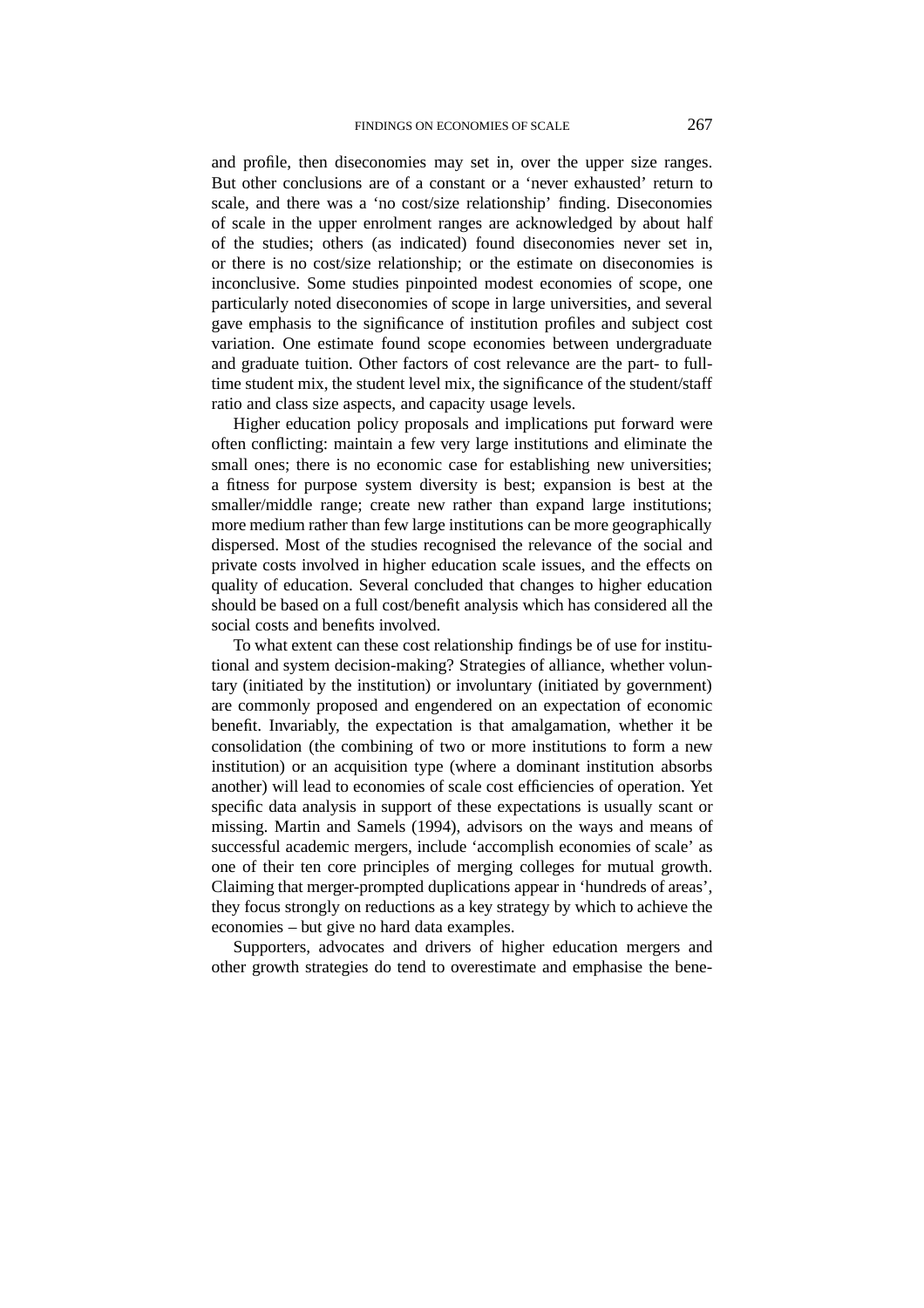fits, but underplay the cost. The findings outlined here at least question (though do not disprove) several of the most common merger and growth beliefs and assumptions: that small institutions are inefficient; that large institutions are most efficient; that institutions should have a broad range of educational offerings; that amalgamations will lead to cost savings. The actual strategic costs and benefits can be very difficult to quantify. Many alliance benefits, such as 'best practice' processes, transfer of knowledge, reduction in market uncertainty, increased student choice, are indirect. Larger classes may lower the quality of education output; the additional cost of servicing a geographically dispersed campus is frequently overlooked; and the complex cultural, human and emotional costs and benefits of merger process and outcome are not at all easy to calculate. Alternative forms of co-operation, such as consortia-type joint teaching, resource, and research arrangements, may achieve economies of operation without the financial and social costs of the merger process.

On the economies/diseconomies of scale and scope issues, it is interesting to draw on Odum (1992, p. 543) who observes, in relation to human ecology and the net-energy concept, the so-called complexity theory, that 'communities and systems, whether natural or human-made, as they become larger and more complex, require more of the available energy for maintenance. For example, when a city doubles in size, more that double the energy (and taxes) is required to maintain order'. Overall, one must agree with Schumacher (1983) that there is no simple answer to the question of how big a university should be. The issues surrounding economies of scale in higher education are complex, and should not be considered from a single level (unit, institution, system) perspective, or a single likely effect. Basic quantitative measures do not adequately reflect the qualitative objectives of higher education; and there remains the overriding difficulty of attempting to measure higher education 'products' in monetary terms.

#### **REFERENCES**

- Abbott, M. (1996). Amalgamations and the Changing Costs of Victorian Colleges of Advanced Education During the 1970s and 1980s, *Higher Education Research and Development* **15**(2), 133–144.
- Blaug, M. (1983). Cost-Benefit Analysis Applied to the Concept of Economies of Scale in Higher Education. In J. Goodlad (ed.), *Economies of Scale in Higher Education*. Guildford: SRHE, 20–22.
- Brinkman, P.T. & Leslie, L.L. (1986). Economies of Scale in Higher Education: Sixty Years of Research, *The Review of Higher Education* **10**(1), 1–28.